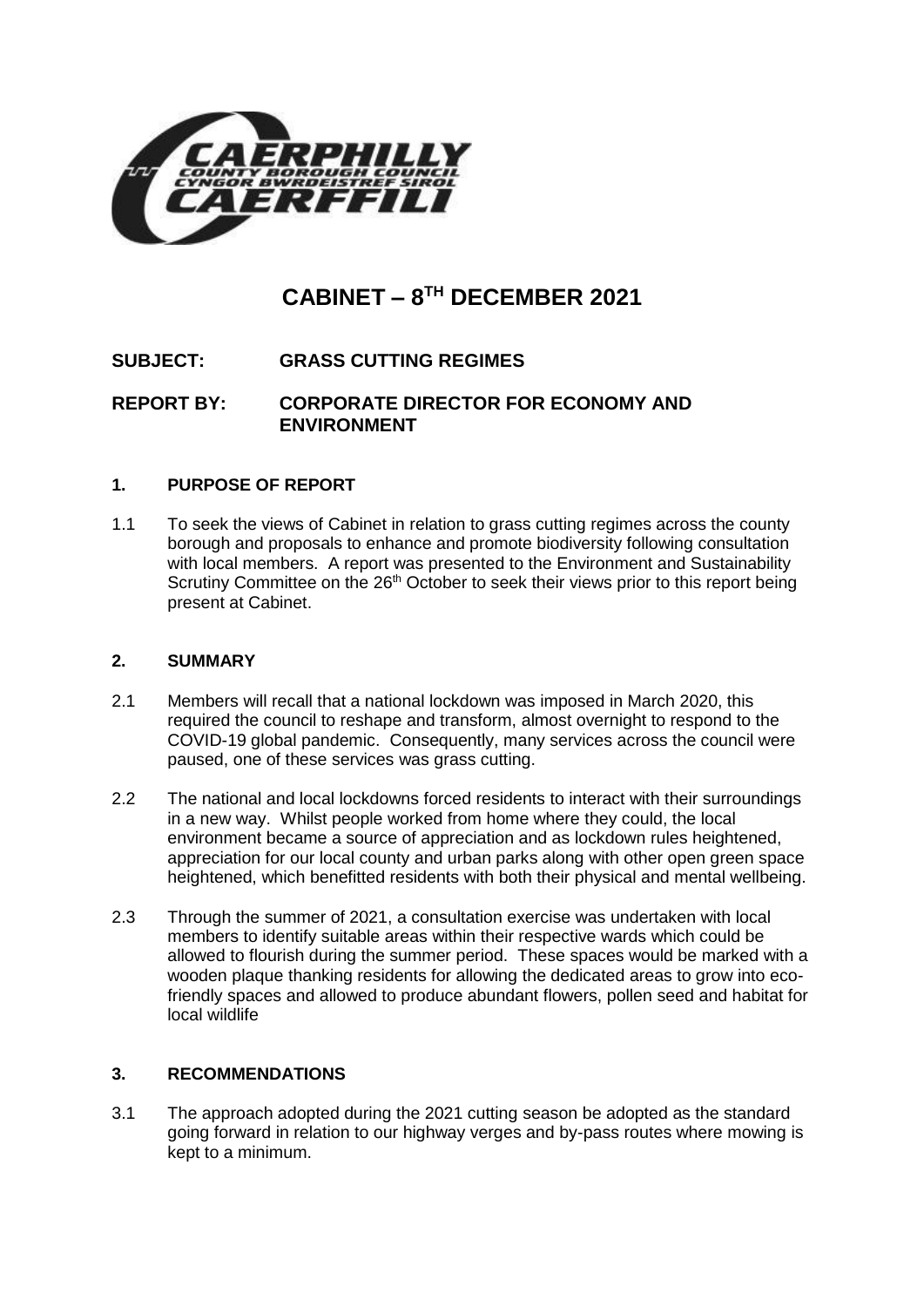- 3.2 That urban areas, such as housing estates, older person accommodation, cemeteries etc. are maintained at the current cutting frequencies.
- 3.3 That Cabinet endorse the list of areas nominated by both officers and local members within their respective wards, which could be allowed to flourish during the summer period. Officers will continually work with local members to identify areas as the programme is expanded.

#### **4. REASONS FOR THE RECOMMENDATIONS**

4.1 To fulfil our statutory bio-diversity duty and to assist in our response to the Climate Emergency, which this council declared in 2019.

#### **5. THE REPORT**

- 5.1 Grass cutting frequencies currently range through the growing season across Parks, housing estates and other public open space. Cemeteries and older person sheltered accommodation are cut on a weekly frequency, albeit these were reduced in the summer of 2020 due to the pandemic.
- 5.2 As members will be aware, in 2020 the UK was placed into a national lockdown and consequently, many of our non-essential services were paused. In response to the global pandemic, many staff were redeployed to allow our efforts to focus on maintaining essential front-line services and delivering the new services created to support our communities at the height of the pandemic.
- 5.3 At the start of the pandemic in March 2020, one of the many services paused was grass cutting and this had an unexpected and welcome impact on our environment as we had inadvertently created many wildlife habitats and havens for pollinators. Some of our community spaces became a sea of wildflowers, enjoyed by many and the council was commended by the Welsh naturalist and TV personality, Iolo Williams.
- 5.4 Like many services across the authority, we are continually striving to ensure that we are transforming and evolving to ensure we are meeting the ever-changing needs of our communities and that we are doing all that we can to respond to the Climate Emergency, which the authority declared in 2019. The management of green and blue spaces should be directed by the Green Infrastructure Strategy, which was formally adopted in November 2020 and such changes will enable multiple benefits such as improving mental and physical health and increasing biodiversity, which will lead to more resilient communities, more resilient habitats and ecosystems and a more resilient local economy.
- 5.5 Throughout May 2021, cutting along our highway verges and roundabouts were kept to a minimum in support of the 'No Mow May' campaign. The campaign encouraged local individuals, councils, and stakeholders to help bees, butterflies, and other wildlife by letting wildflowers grow on lawns and green spaces throughout May instead of mowing them. Grass cutting across the county borough still took place in order to:
	- Maintain visibility for road users;
	- Keep traffic signage and sight lines clear;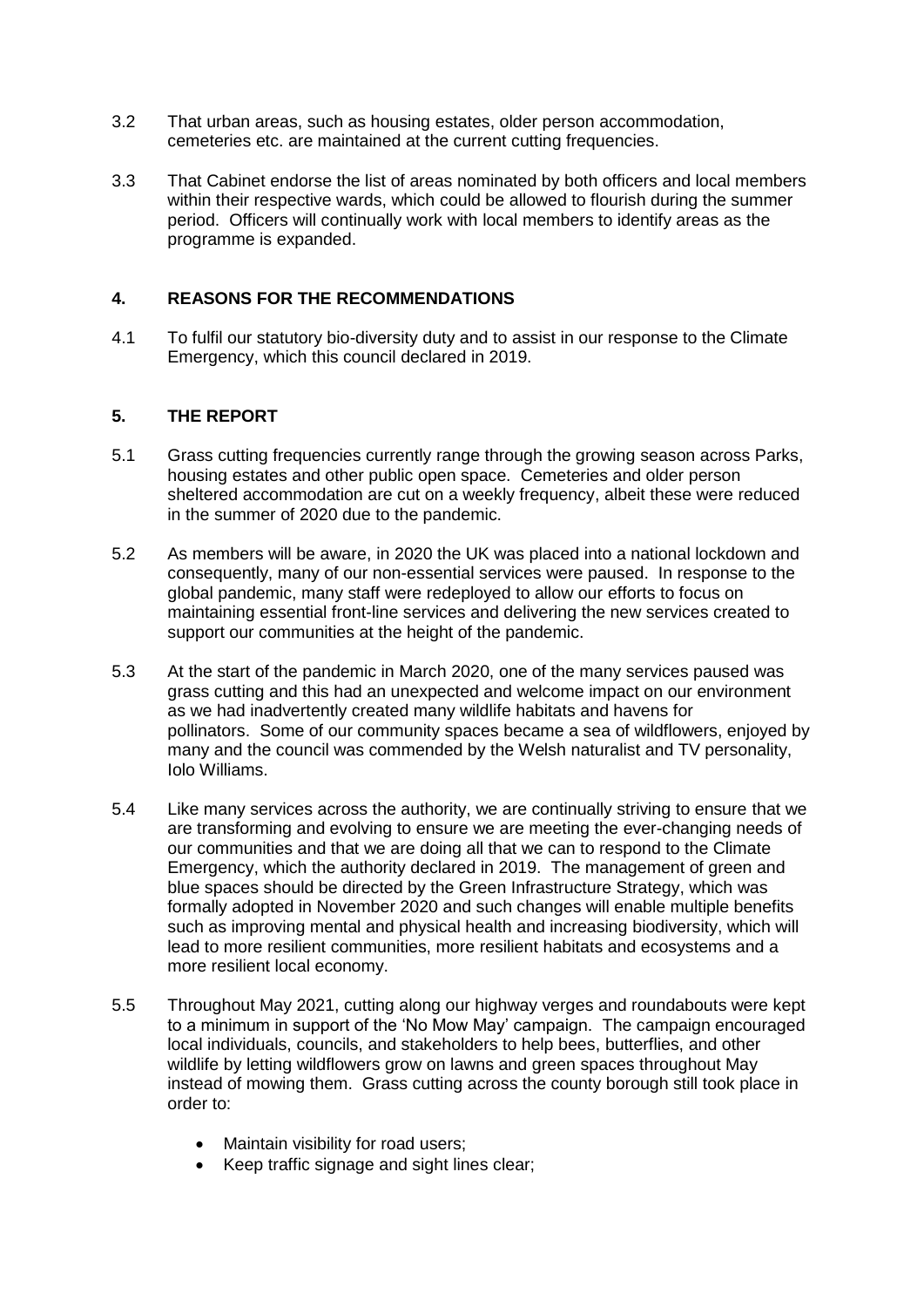- Maintain margins and access on footways and cycle routes;
- Maintain parks, sports grounds, cemeteries, housing estates, play and recreational green open spaces.

Set out at appendix one, Members will see photographs taken along both the Risca and Newbridge by-pass routes in June 2021, which illustrate the success of the approach.

- 5.6 In regularly mown areas, grass cuttings are left on the ground, which unfortunately does not promote a good growing environment for wild flora and fauna. Wildflowers and grasses thrive in nutrient poor soil, leaving grass cuttings uncollected allows nutrients from the grass to go back into the soil, which is not good for the wild flowers we would like to encourage. Areas that are left to grow need to be cut and collected at the end of the summer, removing the arisings deprives the soil of nutrients and thus creates the perfect environment for more species of flora and fauna to flourish.
- 5.7 Through the summer of 2021, a consultation exercise was undertaken with local members to identify suitable areas within their respective wards which could be allowed to flourish during the summer period. In total three responses were received from the 73 Councillors. These spaces would be marked with a wooden plaque thanking residents for allowing the dedicated areas to grow into eco-friendly spaces and allowed to produce abundant flowers, pollen seed and habitat for local wildlife.
- 5.8 Areas nominated by local members and relevant officers are:
	- Snowdon Close, Risca;
	- Junction of Heol Adam and B4254, Gelligaer (near the Cross Inn);
	- Areas within the Grove Estate, Trethomas;
	- Areas around the Community Centre, Llanbradach.

Arial photographs of these areas are set out in appendix 2.

- 5.9 During 2021, an assessment was undertaken along strategic roadside verges. The main objective being to gather data on habitats within the verges and to identify opportunities for management that would be beneficial for biodiversity.
- 5.10 The study was undertaken in May and June 2021 and identified a wide range and variation of verge habitats. The best example of diverse grassland habitats tended to be on the most recently constructed roads and where the soils have a relatively low nutrient status. One notable finding was a population of the nationally rare plant, Deptford Pink at Aberbargoed. In some cases, the flora diversity of newer roads has benefited from wildflower seeding. Longer established verges tended to be less diverse and dominated by coarse grasses and scrub, although there are exceptions where species rich vegetation has remained in areas of low fertility soil or which have been maintained by more frequent cutting in previous years.
- 5.11 Site specific recommendations to enhance biodiversity have been made for each of the sections of roadside verge and a series of more general measures have been produced that can be applied at verges across the county borough. The most important of these are to leave verges uncut through the spring and early summer to allow plants to flower and set seeds and to remove grass cuttings to reduce the dominance of coarse grasses.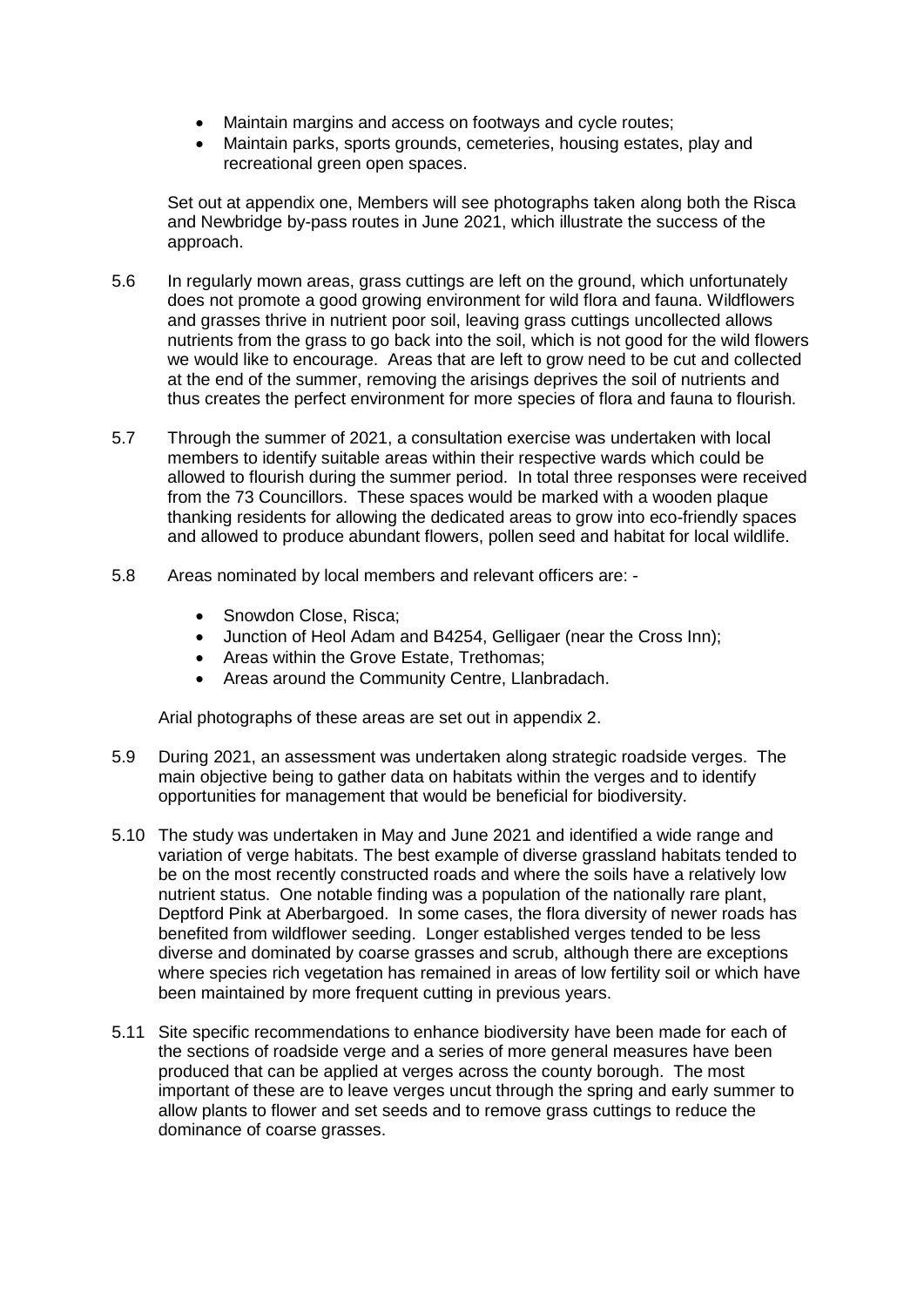#### 5.12 **Conclusion**

To allow specific areas across the county borough and our roadside verges to flourish will not only enhance the local environment but will assist in fulfilling our statutory bio-diversity duty and assist in our response to the Climate Emergency, which this council declared in 2019.

#### **6. ASSUMPTIONS**

6.1 No assumptions have been made within this report.

## **7. SUMMARY OF INTEGRATED IMPACT ASSESSMENT**

- 7.1 The Integrated Impact Assessment (IIA) has identified a number of both positive and negative impacts; however, the recommendation is to proceed with the proposal. The proposal would have a positive impact in that it would enhance our local environment and create habitat for wildlife and areas where wildflowers could flourish. It will also assist with residents' physical and mental well-being regardless of protected characteristics and support the council's Biodiversity Duty and Decarbonisation Strategy but also assist with the Climate Emergency which the Council declared in 2019.
- 7.2 However, areas left to flourish may give an untidy and unmanaged appearance, which could result in complaints from residents. This potential negative reaction will be mitigated by the installation of a sign where areas are being managed in an alternative manner to advise residents and to highlight the benefits.

**[Link to full Integrated Impact Assessment](http://www.caerphilly.gov.uk/CaerphillyDocs/IIA/iia-green-spaces-transport-form)**

## **8. FINANCIAL IMPLICATIONS**

8.1 There are no significant financial implications associated with this report, any costs will be funded from existing revenue budgets.

#### **9. PERSONNEL IMPLICATIONS**

9.1 There are no personnel implications associated with this report.

#### **10. CONSULTATIONS**

10.1 A report was presented to the Environment and Sustainability Scrutiny Committee on 26<sup>th</sup> October to seek their views prior to a report being presented to Cabinet. During the debate, one Member praised the commitment to allow the growth of wildflowers but raised the issue of road safety if visibility was reduced as a consequence of the policy at highway locations such as roundabouts. The Green Spaces and Transport Services Manager provided assurances that the policy would not impede traffic safety. It was outlined how verges along principal roads such as bypass routes were cut twice a year to ensure that sight lines were maintained. One Member asked